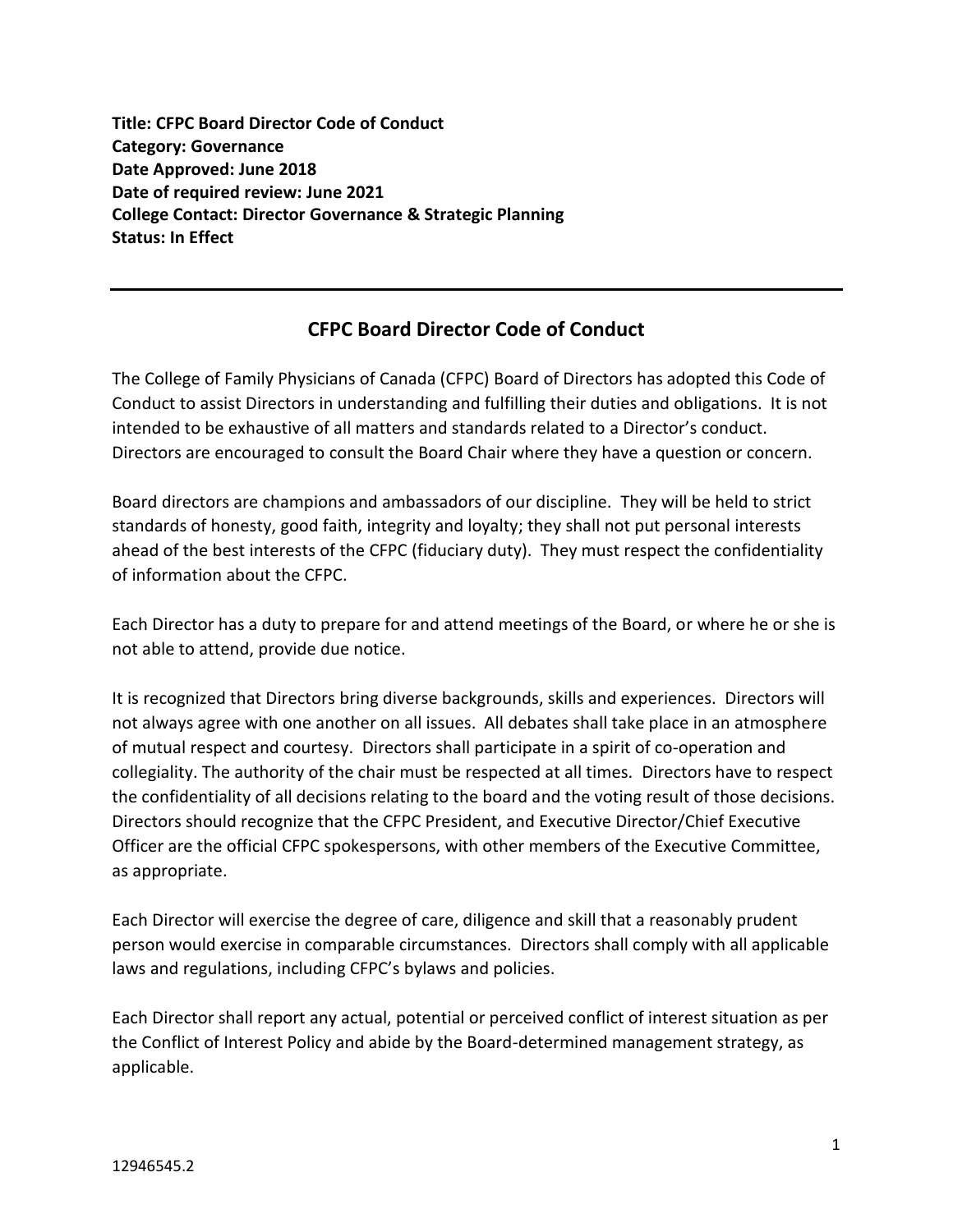The following behaviours would be unacceptable and could be considered grounds for censure or removal from the CFPC Board:

- a) shaming others for negative outcomes;
- b) using foul, abusive language;
- c) arbitrarily sidestepping policies;
- d) manipulating policies and procedures to block proceedings;
- e) acting in a way that could reasonably be perceived as harassment or discrimination;
- f) threatening others with retribution, litigation or violence;
- g) criticizing staff in front of others (outside of in-camera board meetings);
- h) being disrespectful or discourteous;
- i) relying on intimidation to get his or her way;
- j) behaving in a way that is inconsistent with the CFPC Values;
- k) behaving in a way that is contrary to applicable provincial or federal legislation including but not limited to the Occupational Health & Safety Act, Accessibility for Ontarians with Disabilities Act, Ontario Human Rights Code, Canada's Criminal Code, etc.

Note, in situations involving complaints of workplace violence, harassment or discrimination against a Board Director, the CFPC may be required to conduct an investigation and/or notify the police and/or applicable regulatory bodies.

Each Director shall sign the CFPC Board Director Professional Conduct Declaration annually and adhere to this Code of Conduct. If a Board Director is deemed to have breached the Code of Conduct (see process below under Alleged breaches), he/she agrees to resign from the Board of Directors.

## **Alleged Breaches of the Code of Conduct:**

Directors or CFPC members who believe that a provision of this Code has been breached should immediately report the matter in writing to the Chair of the Board. (If the Chair is implicated, the matter should be reported to the President-Elect). The Chair has discretion to determine whether the matter is sufficiently serious to warrant discussion by the entire Board. The Chair might choose to first address the matter directly with the Director(s) implicated and seek a resolution if possible. When the Chair determines the matter requires full discussion by the Board, the Chair will do the following: